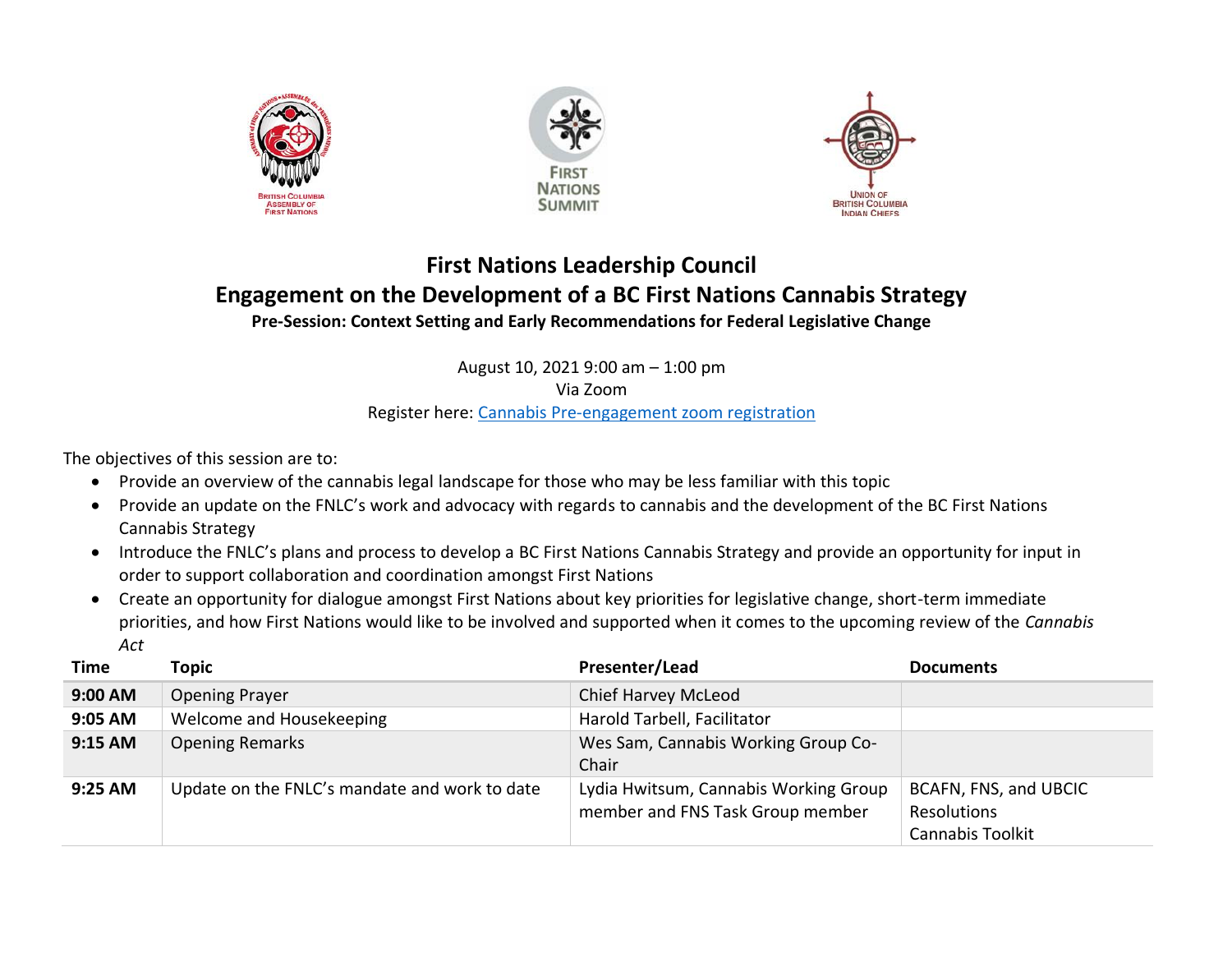| 9:35 AM  | BC First Nations Cannabis Strategy development<br>process presentation                                                                                                                                                                                                                                                                                                                                                                                                                                                                                       | Derek Odgers, FNLC Cannabis Policy<br>Analyst | <b>Strategy Development Process</b><br>Timeline |
|----------|--------------------------------------------------------------------------------------------------------------------------------------------------------------------------------------------------------------------------------------------------------------------------------------------------------------------------------------------------------------------------------------------------------------------------------------------------------------------------------------------------------------------------------------------------------------|-----------------------------------------------|-------------------------------------------------|
| 9:45 AM  | Presentation on the Legal Landscape                                                                                                                                                                                                                                                                                                                                                                                                                                                                                                                          | Yvan Guy Larocque, Miller Titerle & Co        | Miller Titerle Power Point<br>Presentation      |
| 10:05 AM | Discussion and Questions to presenters                                                                                                                                                                                                                                                                                                                                                                                                                                                                                                                       | <b>Facilitated by Harold Tarbell</b>          |                                                 |
| 10:35 AM | <b>Wellness Break</b>                                                                                                                                                                                                                                                                                                                                                                                                                                                                                                                                        |                                               |                                                 |
| 10:45 AM | Presentation of Cannabis Discussion Paper and<br><b>Discussion Questions</b>                                                                                                                                                                                                                                                                                                                                                                                                                                                                                 | Derek Odgers, FNLC Cannabis Policy<br>Analyst | <b>Cannabis Discussion Paper</b>                |
| 11:05 AM | <b>Breakout Discussion: Jurisdiction</b><br><b>Focus Questions:</b><br>$\bullet$<br>What are the priority jurisdictional<br>$\circ$<br>issues for your community?<br>What areas do you want to see<br>$\circ$<br>focus on in the short-term vs long-<br>term?<br>How could this be addressed<br>$\Omega$<br>through legislative change?<br>Jurisdictional Considerations:<br>Law-making and Regulations<br>$\circ$<br>Licensing and Standards<br>$\circ$<br>Compliance & Enforcement<br>$\circ$<br>Revenues, Taxation and Economic<br>$\circ$<br>Development | Breakouts hosted by FNLC staff                |                                                 |
| 11:25 AM | Breakout Discussion: Health and Education<br>What are the health, safety, and education<br>$\bullet$<br>priorities and impacts in your community?                                                                                                                                                                                                                                                                                                                                                                                                            | Breakouts hosted by FNLC staff                |                                                 |
| 12:05 PM | Breakout Discussion: Federal Review of the<br>Cannabis Act                                                                                                                                                                                                                                                                                                                                                                                                                                                                                                   | Breakouts hosted by FNLC staff                |                                                 |